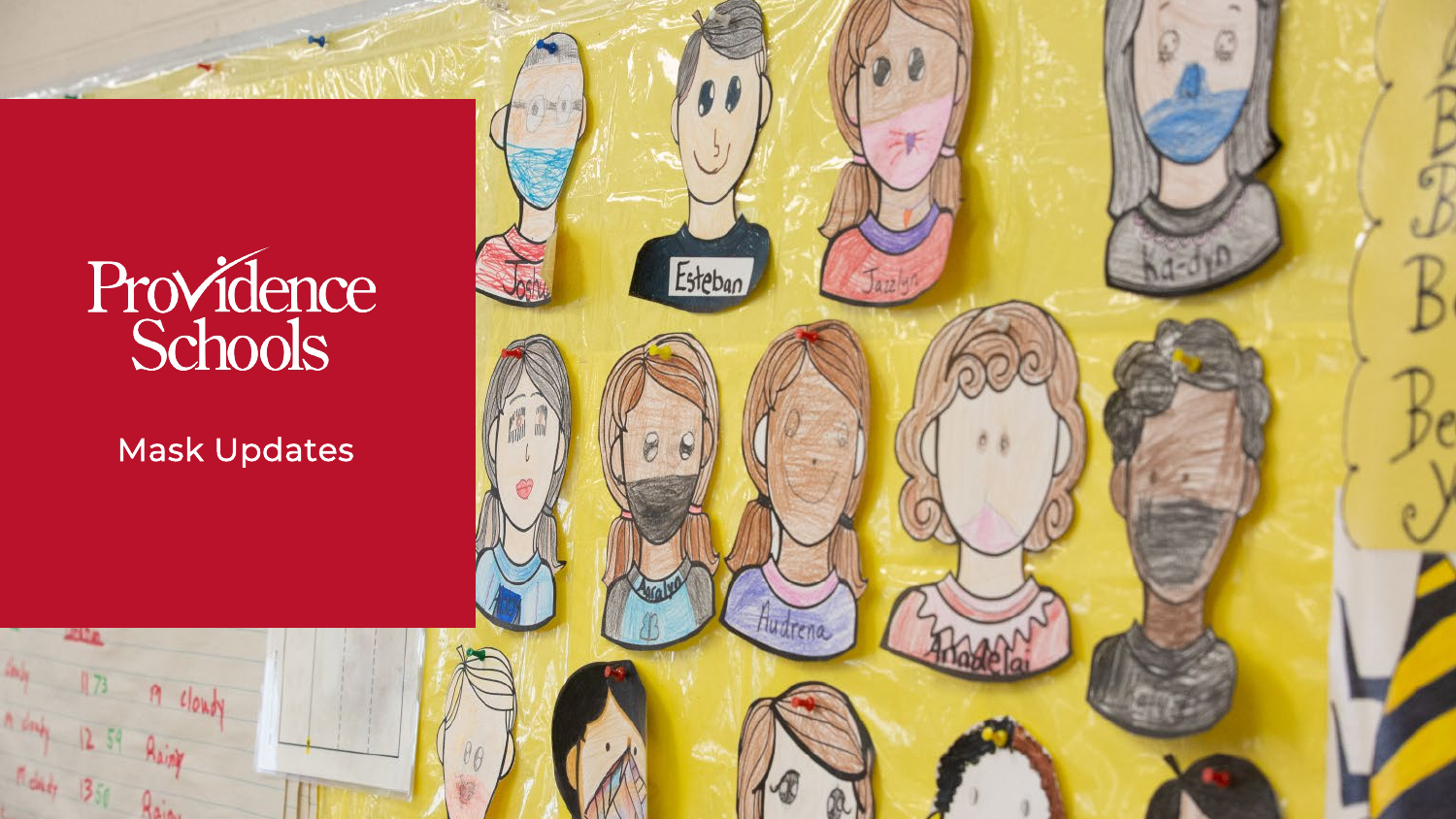

## Strategies used to minimize risk of COVID-19 spread in schools

These strategies include:



- **Enhanced ventilation measures in all** classrooms;
- Weekly asymptomatic testing for students and staff;

• Physical distancing of >3 feet whenever possible;



- Quarantine protocols and requirements for individuals potentially exposed to COVID-19
- Universal mask wearing for both unvaccinated and vaccinated individuals;



With public health conditions improving, we are relaxing one mitigation strategy - mask wearing



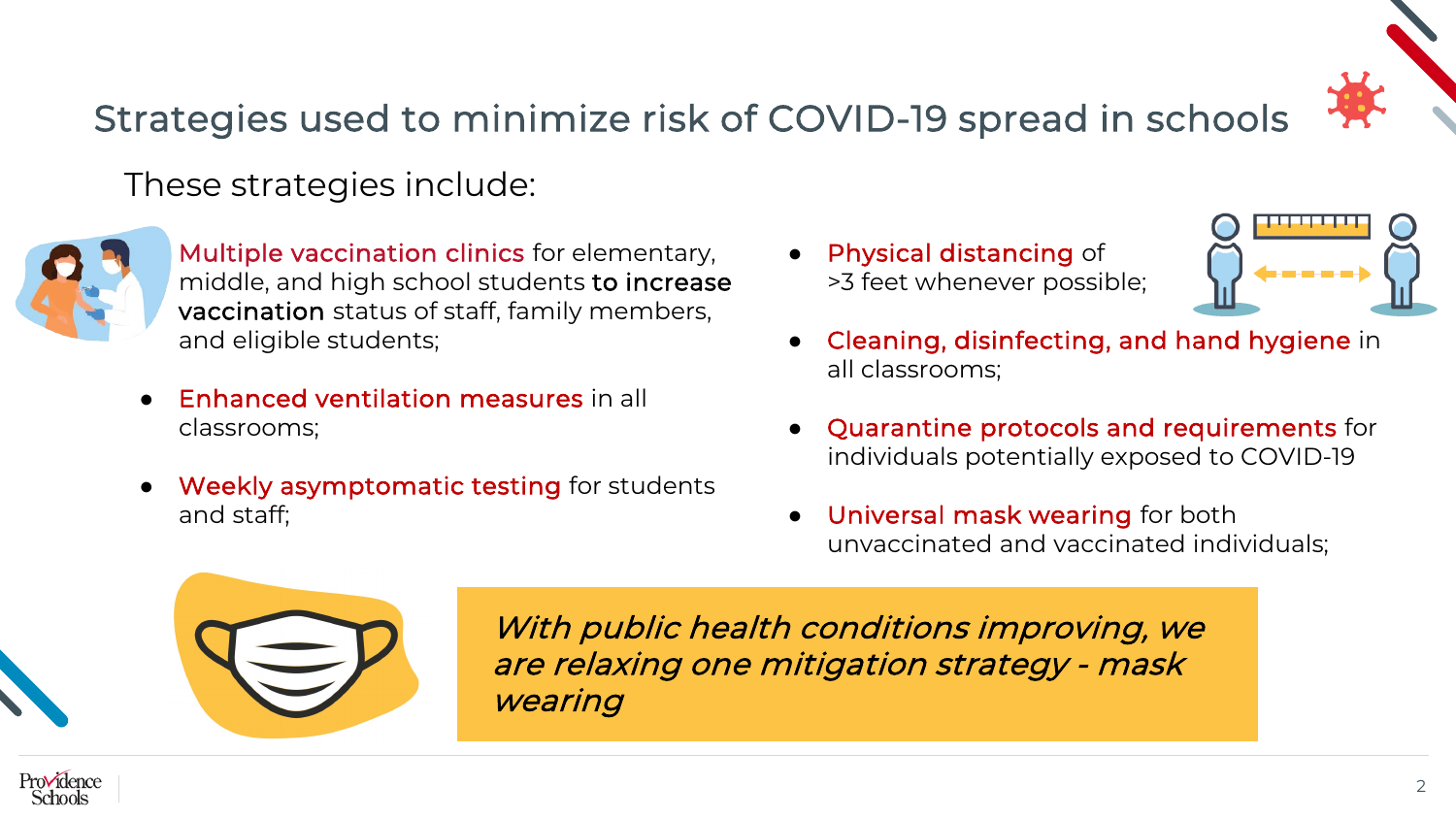# Community Health Data

#### CDC COVID-19 Community Levels

| New COVID-19 Cases<br>Per 100,000 people in<br>the past 7 days | Indicators                                                                            | Low       | Medium     | <b>High</b>   |
|----------------------------------------------------------------|---------------------------------------------------------------------------------------|-----------|------------|---------------|
| Fewer than 200                                                 | New COVID-19 admissions per 100,000<br>population (7-day total)                       | < 10.0    | 10.0-19.9  | $\geq$ 20.0   |
|                                                                | Percent of staffed inpatient beds<br>occupied by COVID-19 patients (7-day<br>average) | < 10.0%   | 10.0-14.9% | $\geq 15.0\%$ |
| 200 or more                                                    | New COVID-19 admissions per 100,000<br>population (7-day total)                       | <b>NA</b> | < 10.0     | $\geq 10.0$   |
|                                                                | Percent of staffed inpatient beds<br>occupied by COVID-19 patients (7-day<br>average) | <b>NA</b> | $< 10.0\%$ | $\geq 10.0\%$ |

*CDC has defined community levels of low/medium/high for COVID impact; Providence County currently rated low* 

#### Providence County Levels (March 31, 2022)

|                      | COVID-19 admissions |  |  |
|----------------------|---------------------|--|--|
| Cases per 100,000 in |                     |  |  |
| past 7 days          | 2.4                 |  |  |
|                      | Inpatient bed util. |  |  |
| 139.3                |                     |  |  |
|                      | 1 9%                |  |  |

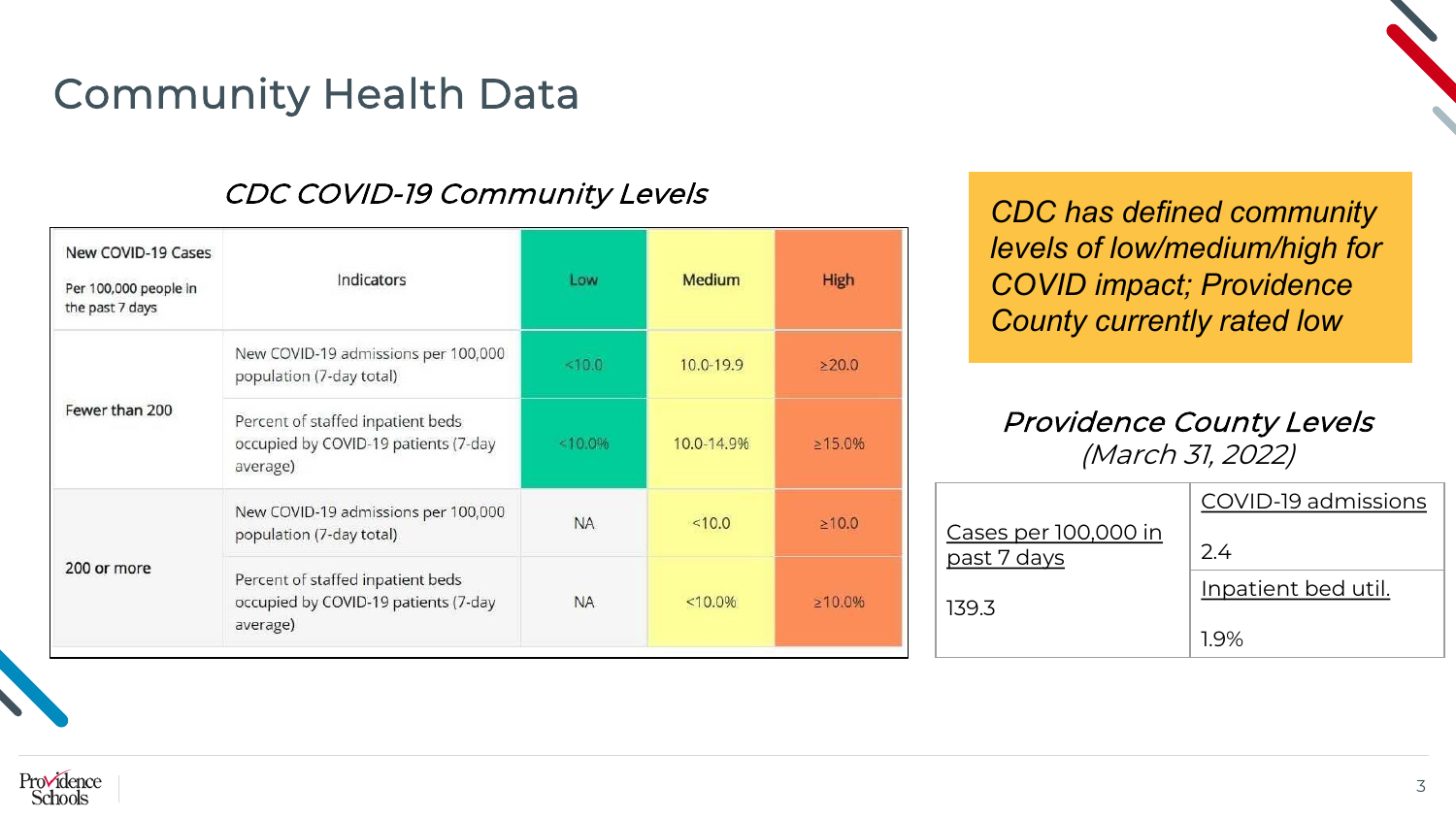## PPSD COVID-19 Positive Case Data